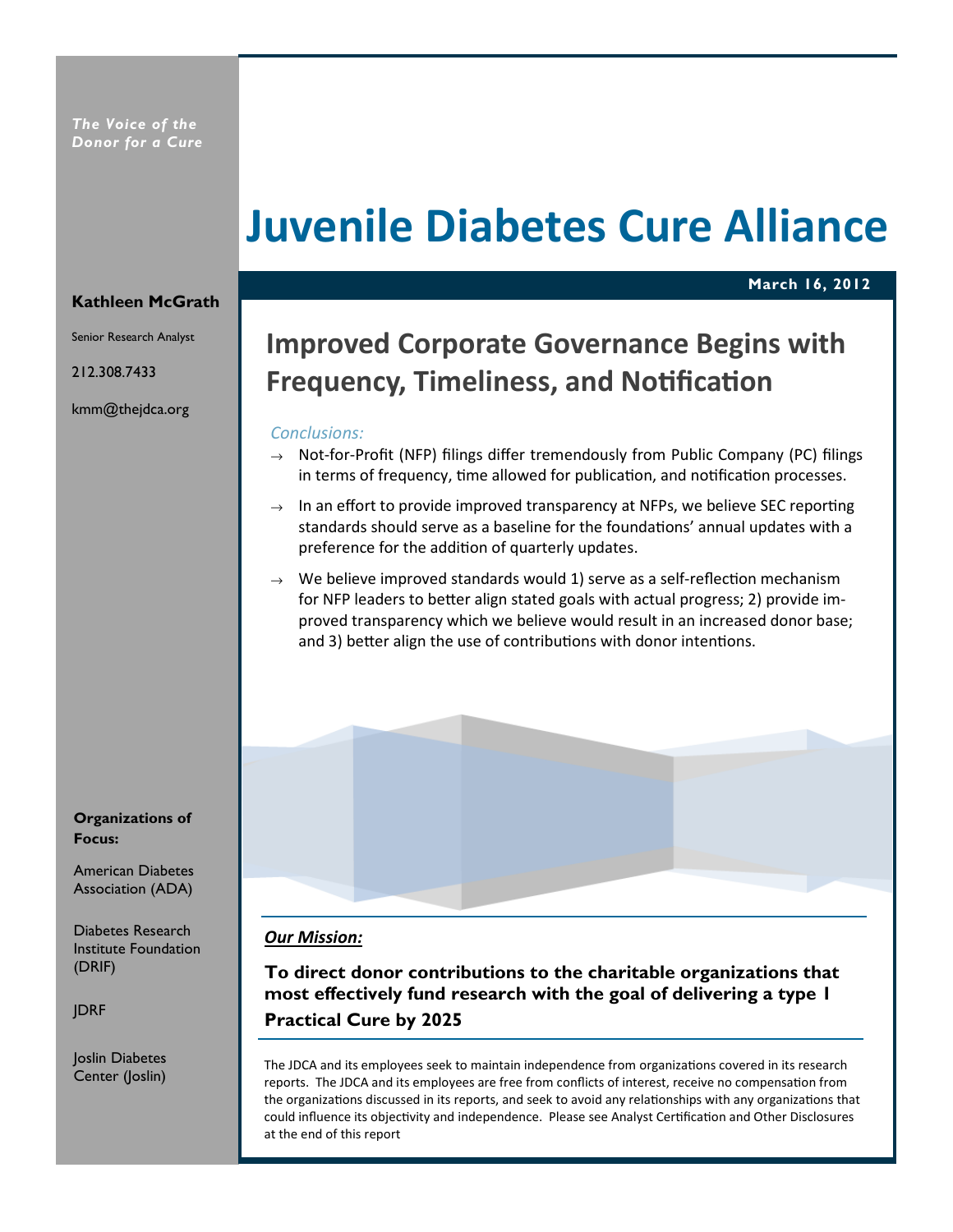#### Information on the Corporate Governance Series

We believe that a lack of transparency exists at not-for-profit (NFP) foundations and that the four diabetes NFPs that we actively follow would benefit from providing reports that follow SEC standards. Contributions serve as the main source of revenues at most of the major type 1 NFPs and the scope of fundraising dollars has reached levels commensurate with public companies (PCs) that seek and maintain capital influxes. Furthermore, NFPs require a recurring annual stream of donations to finance a large portion of their operations and research projects/grants. Given the size of NFPs' operations and their reliance on contributions as the primary source of revenues, we believe the organizations need to provide more frequent, timely updates to document progress and explain the allocation of funds relative to the course of action needed to achieve stated goals. We view contributors to the NFPs as stakeholders as they have a vested interest in how their dollars are utilized and look for a return on their donation (i.e. investment) in the form of progress. Therefore, we believe the NFPs should be held to an improved standard equivalent to a PC.

#### Thesis

NFP and PC filings differ tremendously in terms of frequency, time allowed for publication, and notification processes. We believe that stakeholders in not-for-profit organizations should be provided with more frequent, timely updates and should receive notification upon publication. We believe donors would be better served by implementing the following standards for an annual filing with a preference for the addition of quarterly updates.

- $\rightarrow$  90-day filing time frame
- $\rightarrow$  Publication alerts in the form of press releases or emails to subscribed contributors for all filings
- $\rightarrow$  Ease of access on the NFP website
- $\rightarrow$  Library of filings on the NFP website encompassing a five-year time frame at minimum

As stated in our Initiation Report on the topic of corporate governance, the JDCA feels that existing and potential NFP stakeholders would be better served by improved communication frequency, timeliness, and disclosure requirements that more closely mirror the SEC guidelines used by PCs. We believe these actions would 1) serve as a self-reflection mechanism for NFP leaders to better align stated goals with actual progress; 2) provide improved transparency, which we believe would result in an increased donor base; and 3) better align the use of contributions with donor intentions.

#### What is the Purpose of Frequency, Timeliness, and Notification?

Publications serve as the primary source for information used to analyze a public company's past performance, current situation, and future outlook. These reports allow stakeholders to monitor their investment and serve as an additional means of oversight beyond that provided by the SEC. The SEC established reporting guidelines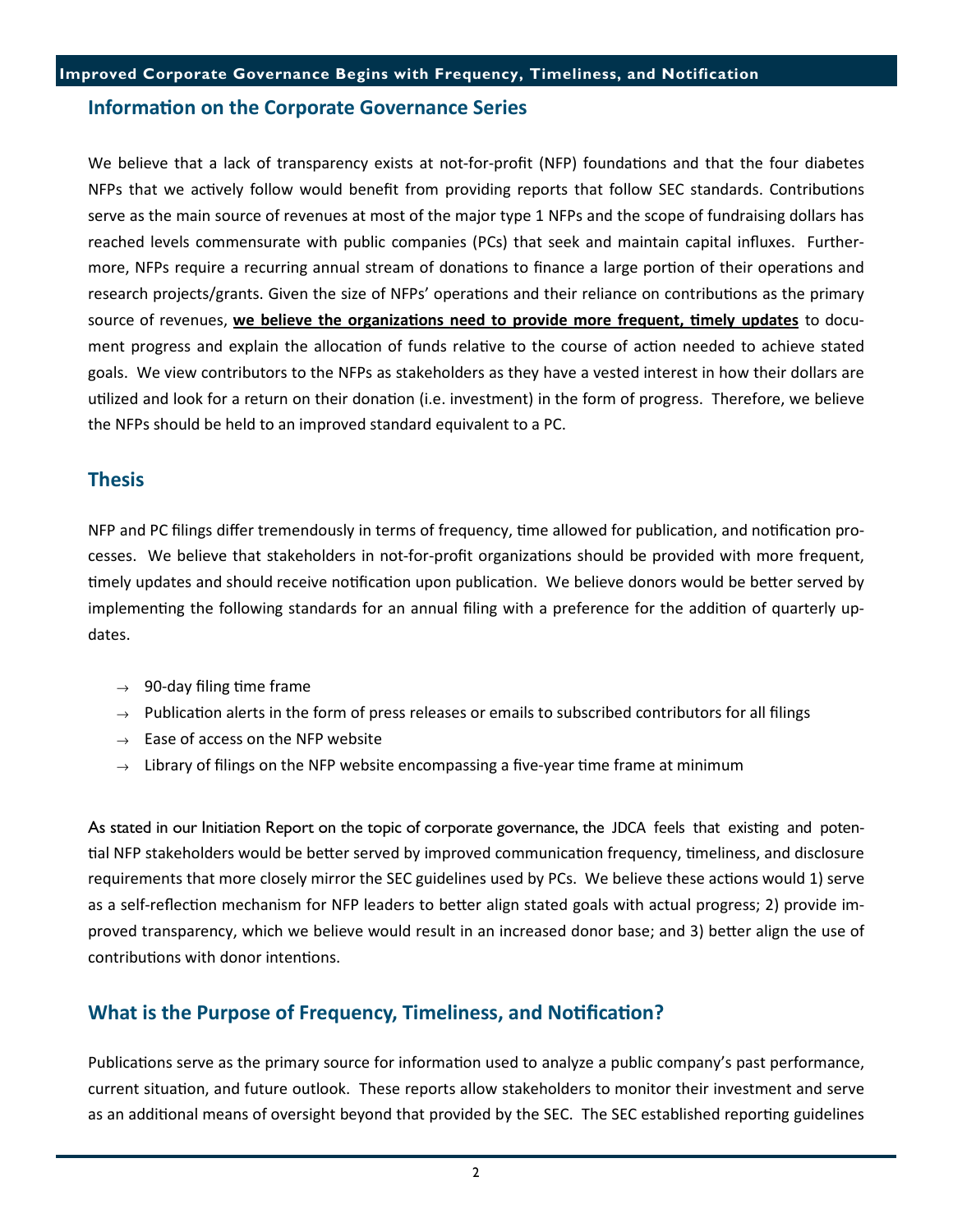#### Improved Corporate Governance Begins with Frequency, Timeliness, and Notification

for PCs in order to provide stakeholders with transparency into the organization and to remove the conflicts that can arise when management strays from stakeholder agendas. Frequency, timeliness, and notification standards serve the following purposes:

- $\rightarrow$  Frequent updates allow stakeholders to assess operations and progress toward stated objectives. Additionally, compilation and review of the reports by management serves as a self-corrective tool to maintain focus on the corporate mission. Standardized annual and quarterly filings are supplemented by ad hoc updates for material events that impact the stakeholders' investment. PCs also file a Proxy Statement that includes thorough corporate governance details related to the executives and the board in charge of decision making.
- $\rightarrow$  In addition to frequent reports, the SEC has guidelines in place for the time allowed between the end of the period and the subsequent report submission. These standards ensure that stakeholders receive sufficiently up-to-date information about what is taking place at the company.
- $\rightarrow$  Lastly, notification serves to alert stakeholders about the availability of new publications so as to ensure that all interested parties are kept abreast of the most up-to-date information. Notification does away with the need to constantly monitor the company and SEC websites for new publications.

#### NFP versus PC Filings

#### Public Company Standards

SEC rules require public companies to update stakeholders a minimum of four times a year through in-depth annual (10K) and quarterly (10Q) filings. The publication of an 8K occurs when a press release is published or any other material event occurs that requires disclosure on a more timely basis than through the 10K or 10Qs. Additionally, a Proxy Statement is filed once a year. Quarterly reports must be issued within 40-45 days of the end of the quarter, and annual reports must be filed within 60-90 days of the close of the fiscal year, with the exact timing dependent on the market capitalization of the public company. Additionally, notifications are sent by the company and/or the SEC upon publication of all of the aforementioned filings, allowing for immediate review by interested parties. The PC and SEC websites maintain a library of all filings that are easily accessible.

#### Not-for-Profit Standards

Form 990 filed with the IRS serves as the most comprehensive update provided by the NFP. IRS rules require the filing of Form 990 within  $4\frac{1}{2}$  months of the exempt organization's fiscal year end, but organizations may take up to 10½ months if an extension is authorized by the IRS. Besides that, a short annual report is published with general information related to business objectives, and an additional report containing financial information is issued and intended for stakeholders. However, the annual-only details are compiled in two separate reports (the financial statements and the Form 990) that lack timeliness and have no publication alert and no quarterly updates are provided by the NFPs.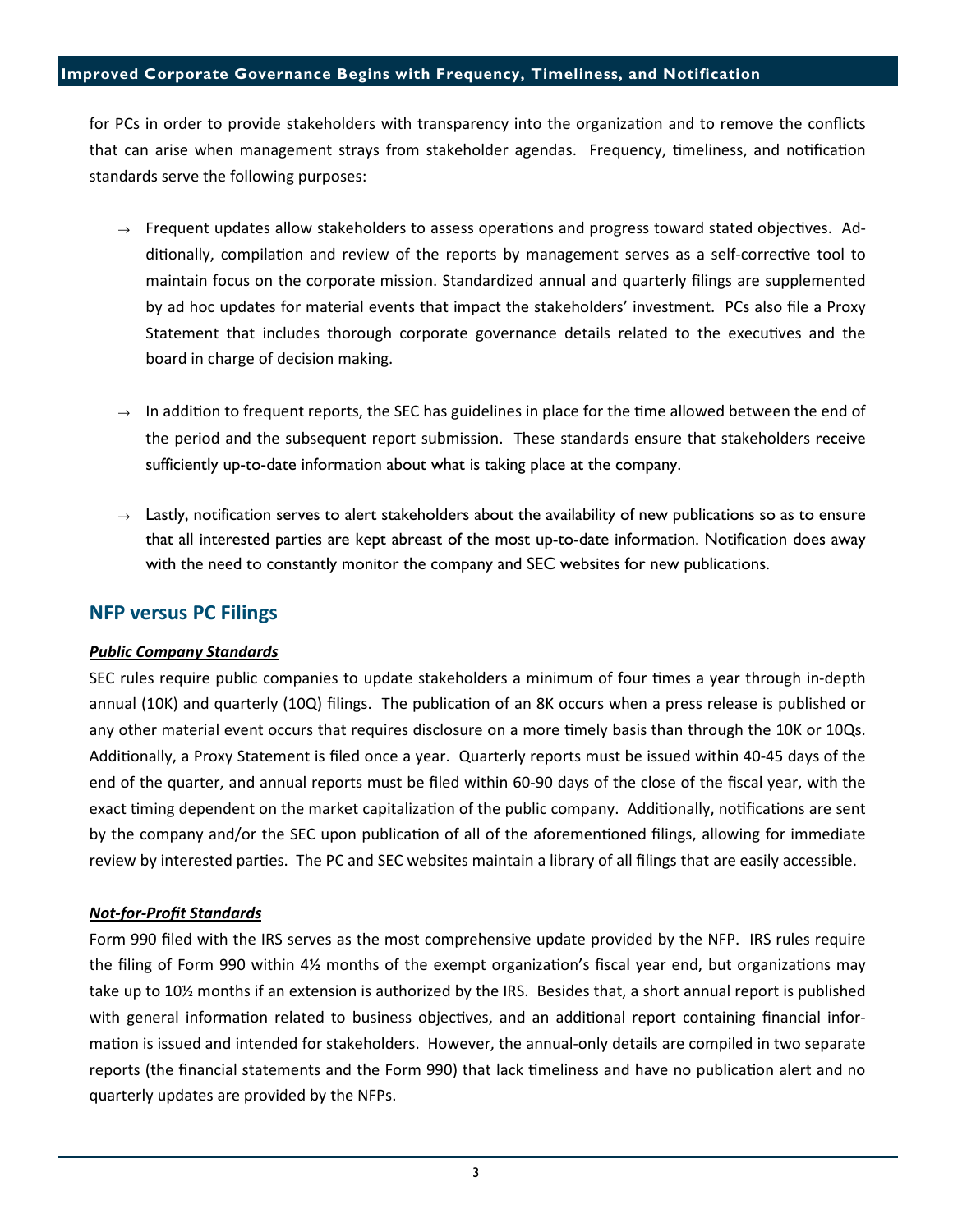### What are the 4 Major Diabetes Foundations Doing?

#### American Diabetes Association (ADA):

- $\rightarrow$  Frequency
	- The ADA provides updates annually and lacks quarterly reports. The website supplies the most recent five years of available publications.

#### **Timeliness**

- The most recent fiscal year ended December 31, 2011.
- Form 990 has not been posted for 2011. The ADA has filed with the IRS for an extension for submitting Form 990 for the last five years of available filings. For the last two years submission occurred in mid-November, the end of the 10.5 month extension period. Given the trend in utilizing extensions, we would not expect to see an annual filing for fiscal 2011 until the fall of 2012 which is in the fourth quarter of fiscal year 2012.
- The Annual Report has not been provided for 2011, but a 2012-2015 Strategic Plan is available on the website.
- Financial Statements have not been posted for 2011.
- $\rightarrow$  Notification
	- No notification is sent out to alert stakeholders about the release of annual financial publications. Available documents are posted on the website at www.diabetes.org/about-us/annualreport-and-strategic-plan.html

#### Diabetes Research Institute Foundation (DRIF):

- $\rightarrow$  Frequency
	- The DRIF provides updates annually and lacks quarterly reports. The website only supplies Form 990, Annual Report, and Financial Statements for the most recent fiscal year end.
- **Timeliness** 
	- The most recent fiscal year ended June 30, 2011.
	- Form 990 has been posted for 2011. The DRIF signed the filing on November 16, 2011 which is in line with the 4.5 month filing requirement without the use of an extension.
	- The Annual Report has not been provided for 2011. The 2010 report is available on the DRIF website.
	- Financial Statements have been posted for 2011.
- Notification
	- No notification is sent out to alert stakeholders to annual financial publications. Available documents are posted on the website at www.diabetesresearch.org/page.aspx?pid=270

#### Juvenile Diabetes Research Foundation (JDRF):

- $\rightarrow$  Frequency
	- The JDRF provides updates annually and lacks quarterly reports. The website supplies the most recent six years of Form 990s, the most recent five years of Financial Reports, and the most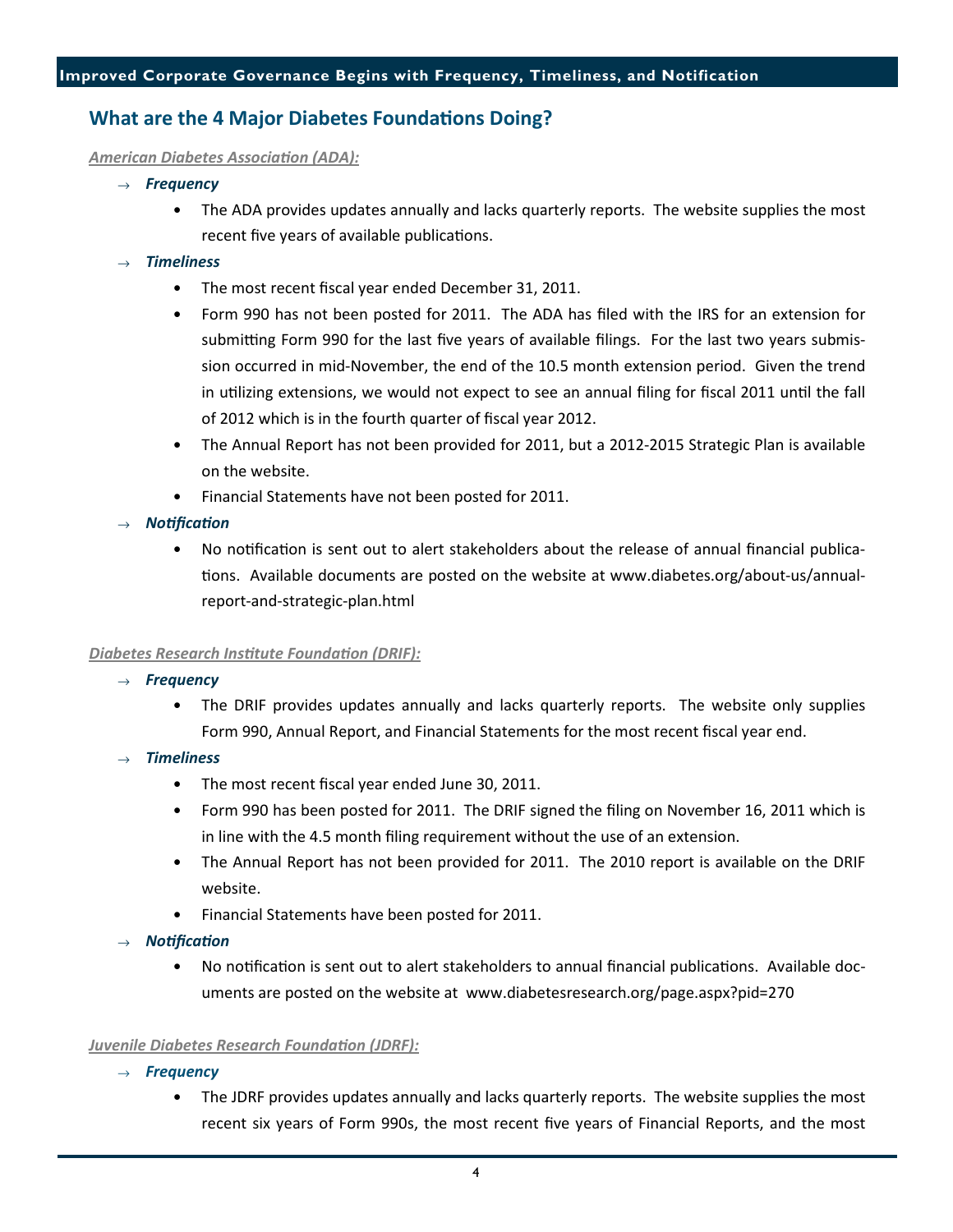#### Improved Corporate Governance Begins with Frequency, Timeliness, and Notification

recent three years of Annual Reports. However, the 2011 Annual Report has not been linked to the filing page on the website.

#### **Timeliness**

- The most recent fiscal year ended June 30, 2011.
- Form 990 has been posted for 2011. The JDRF has filed with the IRS for extension for submitting Form 990 for the last five years of available filings with filing occurring near February for an average date of submission roughly 7.5 months following the fiscal year end.
- The Annual Report has been provided for 2011.
- Financial Statements have been posted for 2011.

#### $\rightarrow$  Notification

No notification is sent out to alert stakeholders to annual financial publications. Available documents are posted on the website at www.jdrf.org/index.cfm?page\_id=100998

#### Joslin:

- $\rightarrow$  Frequency
	- Joslin provides updates annually and lacks quarterly reports. Joslin's Form 990 from fiscal year 2010 states the Form 990 is available upon request directly through the foundation. There is no archive of current or past reports on the company website. Stakeholders wishing to review current or past Form 990s can utilize the services of third-party websites to access Joslin's IRS filings.

#### **Timeliness**

- The most recent fiscal year ended September 30, 2011.
- Form 990 has not been posted for 2011. Joslin has filed with the IRS for an extension for submitting Form 990 for the last three years of available reports with submission to the IRS occurring in mid-August at the end of the 10.5 month extension period. Given this trend, we would not expect to see an annual filing for fiscal 2011 until the late summer of 2012 which is in the fourth quarter of fiscal year 2012.
- Only the 2009 Annual Report (fiscal year ended September 30, 2009) is available on the Joslin website. We note that the publication for 2010 has not yet been provided—Joslin is currently in their 2012 fiscal year.
- Financial Statements are available for fiscal 2011, but they must be acquired by contacting Joslin directly and have not been posted on the website.

#### Notification

Notification is sent out to alert stakeholders for annual financial publications. Available documents are posted on the third-party websites such as www.guidestar.com that provide file archive services for the public to access NFP filings.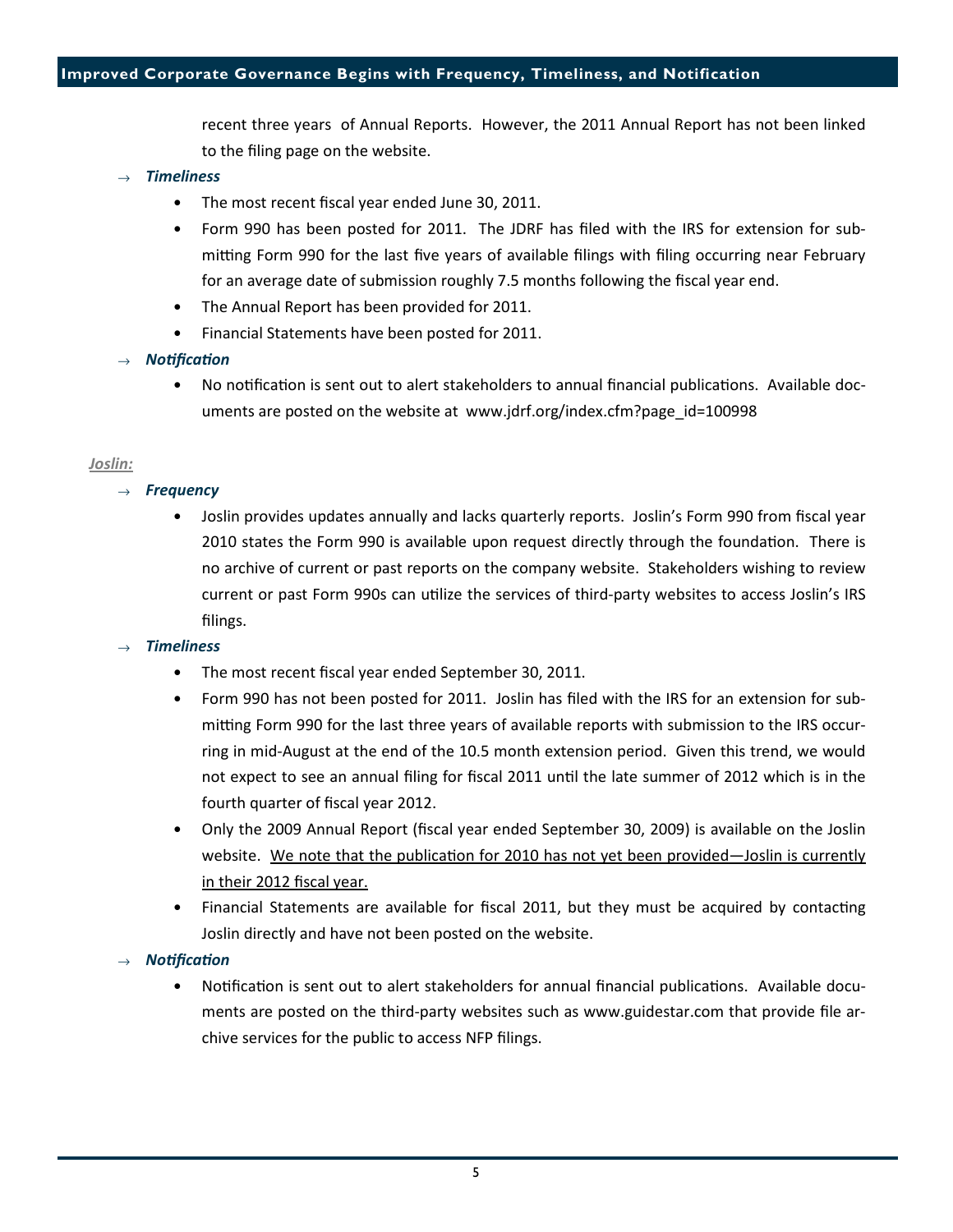#### Improved Corporate Governance Begins with Frequency, Timeliness, and Notification

#### Summary and Conclusion

NFP publications are severely lacking frequency, timeliness, and notification for stakeholders relative to PC standards.

#### $\rightarrow$  Frequency

- Reports are only filed on an annual basis for NFPs in the form of IRS Form 990, the Financial Statements, and the Annual Report without quarterly updates.
- The ADA and JDRF websites contain the most filings for prior years. The DRIF only supplies reports/filings for the most recent year. Joslin does not supply the filings on their website; finding them necessitates the use of a third-party charitable organization data provider.

#### **Timeliness**

- Filing for an extension has become the industry standard among the majority of dominant diabetes foundations.
- The DRIF is the most timely while both the ADA and Joslin commonly submit Form 990 at the end of the 10.5 month maximum time frame.

#### Notification

• No notifications for financial publications exist for any of the four NFPs covered. Navigation on company websites tends to be difficult and the website search engines do not return consistent results when looking for key words such as Form 990, Annual Report, and Financial Statement.

As stated in the introductory report, "Utilizing Corporate Governance to Align Agendas," the JDCA feels that existing and potential NFP stakeholders would be better served by improved communication frequency, timeliness, and disclosure requirements that more closely mirror the SEC guidelines used by PCs. We believe these actions would 1) serve as a self-reflection mechanism for NFP leaders to better align stated goals with actual progress; 2) provide improved transparency, which we believe would result in an increased donor base; and 3) better align the use of contributions with donor intentions.

Please see the following exhibits for the components of annual and quarterly updates per the SEC, and Form 990 per the IRS. We will continue to address the variance in filing requirements in greater detail, including the procedures that the ADA, DRIF, JDRF, and Joslin follow on an individual basis, in the ongoing series of follow-on reports. For additional details on the corporate governance series, please refer to our introductory piece "Utilizing Corporate Governance to Align Agendas," available at:

http://www.thejdca.org/wp-content/uploads/2012/03/Utilizing-Corporate-Governance-to-Align-Agendas.pdf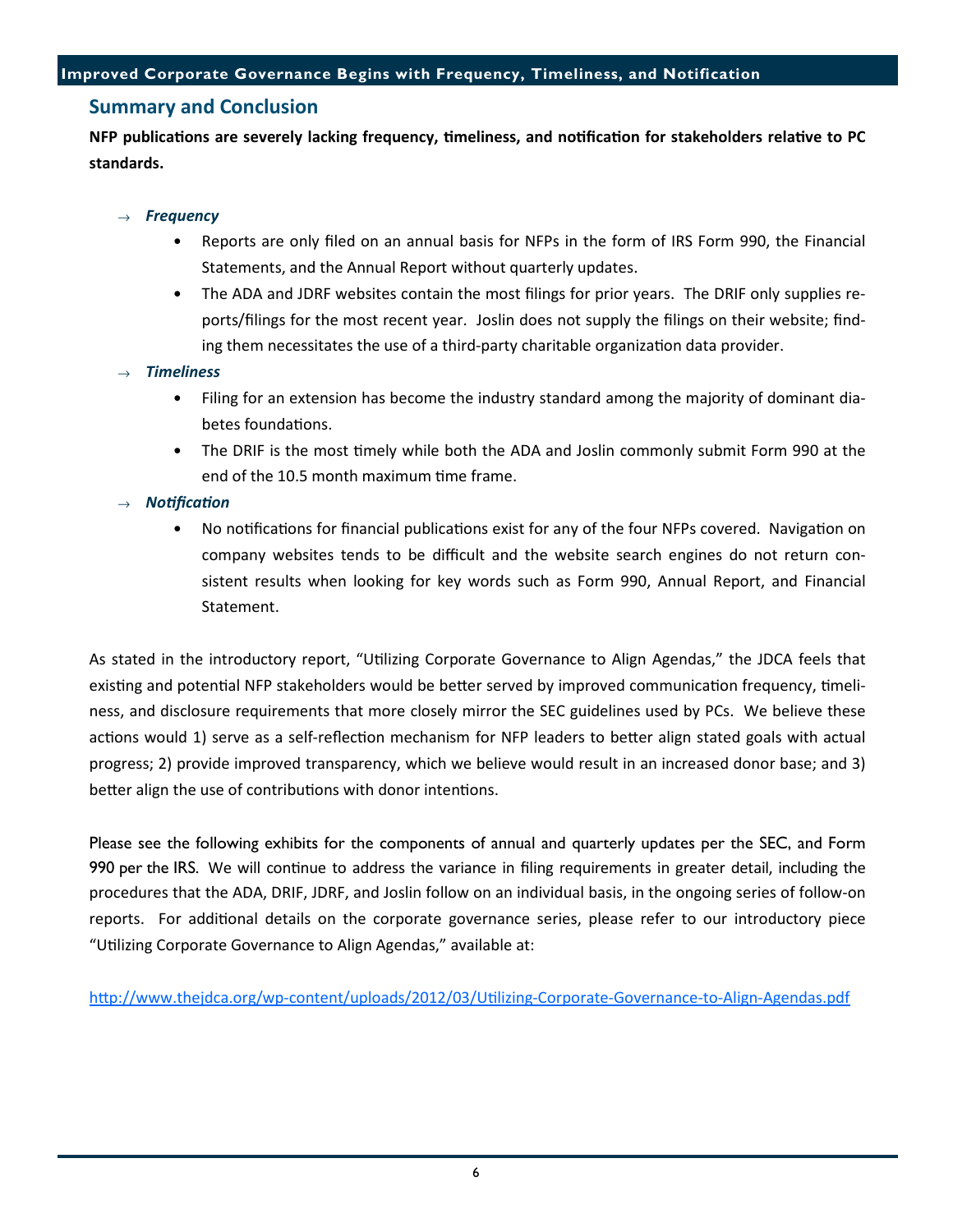#### Exhibit 1: Form 10K SEC Requirements (Annual Filing)

| Part I            |                                                                                                              |
|-------------------|--------------------------------------------------------------------------------------------------------------|
| Item I            | <b>Business</b>                                                                                              |
| Item IA           | <b>Risk Factors</b>                                                                                          |
| Item IB           | Unresolved Staff Comments                                                                                    |
| Item 2            | Properties                                                                                                   |
| Item 3            | Legal Proceedings                                                                                            |
| Item 4            | Mine Safety Disclosures                                                                                      |
| Part 2            |                                                                                                              |
| Item 5            | Market for Registrant's Common Equity, Related Stockholder Matters and Issuer Purchases of Equity Securities |
| Item 6            | Selected Financial Data                                                                                      |
| Item 7            | Management's Discussion and Analysis of Financial Condition and Results of Operations                        |
| Item 7A           | <b>Ouantitative and Oualitative Disclosures About Market Risk</b>                                            |
| Item 8            | Financial Statements and Supplementary Data                                                                  |
| Item 9            | Changes in and Disagreements With Accountants on Accounting and Financial Disclosure                         |
| Item 9A           | Controls and Procedures                                                                                      |
| Item 9A (T)       | <b>Controls and Procedures</b>                                                                               |
| Item 9B           | Other Information                                                                                            |
| Part 3            |                                                                                                              |
| Item 10           | Directors, Executive Officers and Corporate Governance                                                       |
| Item II           | <b>Executive Compensation</b>                                                                                |
| Item 12           | Security Ownership of Certain Beneficial Owners and Management and Related Stockholder Matters               |
| Item 13           | Certain Relationships and Related Transactions, and Director Independence                                    |
| Item 14           | Principal Accounting Fees and Services                                                                       |
| Part 4            |                                                                                                              |
| Item 15           | <b>Exhibits. Financial Statement Schedules</b>                                                               |
| <b>Signatures</b> |                                                                                                              |

Source: sec.gov

#### Exhibit 2: Form 10Q SEC Requirements (Quarterly Filing)

| <b>Part I - Financial Information</b> |                                                                                       |  |  |
|---------------------------------------|---------------------------------------------------------------------------------------|--|--|
| Item I                                | <b>Financial Statements</b>                                                           |  |  |
| Item 2                                | Management's Discussion and Analysis of Financial Condition and Results of Operations |  |  |
| Item 3                                | Quantitative and Qualitative Disclosures About Market Risk                            |  |  |
| Item 4                                | <b>Controls and Procedures</b>                                                        |  |  |
| Item 4T                               | <b>Controls and Procedures</b>                                                        |  |  |
| <b>Part 2 - Other Information</b>     |                                                                                       |  |  |
| Item I                                | Legal Proceedings                                                                     |  |  |
| Item IA                               | <b>Risk Factors</b>                                                                   |  |  |
| Item 2                                | Unregistered Sales of Equity Securities and Use of Proceeds                           |  |  |
| Item 3                                | Defaults Upon Senior Securities                                                       |  |  |
| Item 4                                | Mine Safety Disclosures                                                               |  |  |
| Item 5                                | Other Information                                                                     |  |  |
| Item 6                                | <b>Exhibits</b>                                                                       |  |  |
| <b>Signatures</b>                     |                                                                                       |  |  |

Source: sec.gov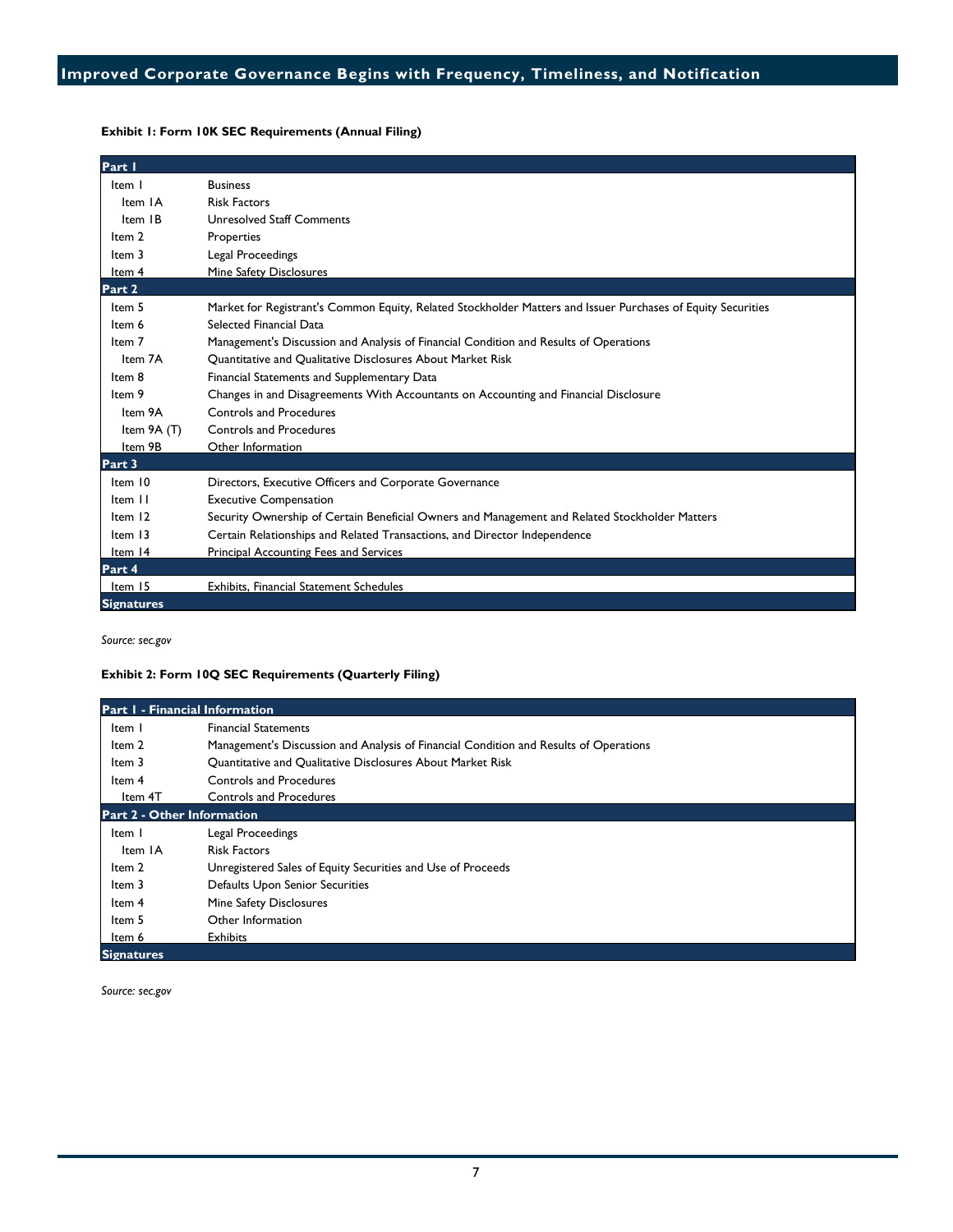|                  | Form 990 Return of Organization Exempt From Income Tax                                                                       |
|------------------|------------------------------------------------------------------------------------------------------------------------------|
| Part I           | Summary including mission statement/number of voting members of the governing body/total employees/total volunteers/revenue/ |
|                  | expenses/net assets and liabilities                                                                                          |
| Part 2           | Signature block                                                                                                              |
| Part 3           | Statement of program service accomplishments                                                                                 |
| Part 4           | Describe three largest program services by expenses                                                                          |
| Part 5           | Checklist of required schedules                                                                                              |
| Part 6           | Governance, Management and Disclosures                                                                                       |
| Part 7           |                                                                                                                              |
|                  | Compensation of Officers, Directors, Trustees, Key Employees, Highest Compensated Employees, and Independent Contractors     |
| Part 8           | <b>Statement of Revenue</b>                                                                                                  |
| Part 9           | <b>Statement of Functional Expenses</b>                                                                                      |
| Part 10          | <b>Balance Sheet</b>                                                                                                         |
| Part II          | <b>Reconciliation of Net Assets</b>                                                                                          |
| Part 12          | <b>Financial Statements and Reporting</b>                                                                                    |
| <b>Schedules</b> |                                                                                                                              |
| A                | Public Charity Status and Public Support                                                                                     |
| B                | Schedule of Contributors                                                                                                     |
| С                | Political Campaign and Lobbying Activities                                                                                   |
| D                | Supplemental Financial Statements                                                                                            |
| Е                | Schools                                                                                                                      |
| F                | Statement of Activities Outside the United States                                                                            |
| G                | Supplemental Information Regarding Fundraising or Gaming Activities                                                          |
| Н                | Hospitals                                                                                                                    |
|                  | Grants and Other Assistance to Organizations, Governments, and Individuals in the United States                              |
|                  | Compensation Information                                                                                                     |
| К                | Supplemental Information on Tax Exempt Bonds                                                                                 |
|                  | <b>Transactions with Interested Persons</b>                                                                                  |
| M                | <b>Noncash Contributions</b>                                                                                                 |
| N                | Liquidation, Termination, Dissolution, or Significant Disposition of Assets                                                  |
| O                | Supplemental Information to Form 990 (all the items that require further explanation)                                        |
| R                | Related Organizations and Unrelated Partnerships                                                                             |

Exhibit 3: Form 990 and List of Accompanying Schedules

Source: IRS.gov